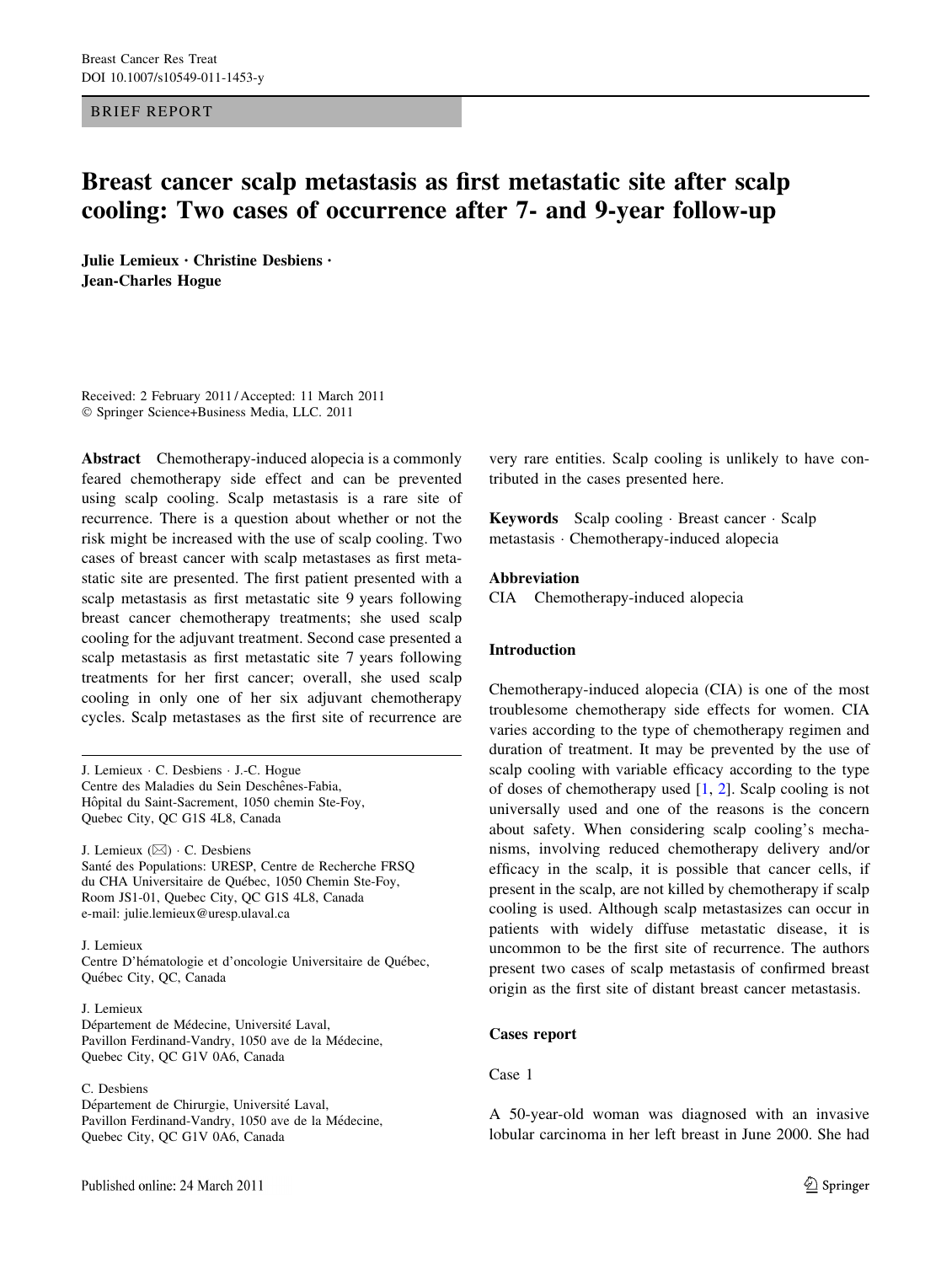no breast cancer family history. Medical history shows schizophrenia and major depression, for which she was treated. She had a left modified radical mastectomy in August 2000. The pathology showed a tumor of 7.5 cm in diameter, grade I/III, estrogen receptor-positive, progesterone receptor-positive and HER2-negative. Eleven out of 12 lymph nodes were involved. Systemic treatments were 4 AC (doxorubicin and cyclophosphamide) cycles followed by tamoxifen for 5 years. Scalp cooling was used during the first two AC treatments (she developed CIA following second treatment; scalp cooling was discontinued). She developed a post-chemotherapy scalp folliculitis. She received radiation therapy to left chest wall (45 Gy) and to sus-clavicular area (40 Gy). She received adjuvant letrozole after the 5 years of tamoxifen.

Clinical follow-up was negative until January 2009, when she presented three subcutaneous nodules of less than 1 cm at the occiput. Biopsy proved a carcinoma compatible with a mammary origin; it was the first site of distant metastasis. Bone scintigraphy and CT scan showed no metastases at other sites. Since scalp metastasis developed under letrozole treatment, she received exemestane for 3 months and a regression was observed. Patient was hospitalized with a syndrome of inappropriate secretion of anti-diuretic hormones. Investigation showed bone metastases and a partially obstructive caecum lesion. She then had a right hemicolectomy and pathology showed a benign tubulovillous adenoma in the caecum and lymph nodes with mammary carcinoma. She then received capecitabine and pamidronate. She developed meningeal carcinomatosis and died in May 2010.

#### Case 2

A 30-year-old woman was diagnosed with an invasive ductal carcinoma in her left breast in March 1997. Tumor was 0.4 cm in diameter, grade I/III,  $T_1N_0M_0$ . Receptors statuses were not performed at that time. She had wide local excision and axillary dissection. She received radiation therapy to her left breast. Systemic treatment was 6 cycles of CMF (cyclophosphamide, methotrexate, 5-fluorouracil). She used scalp cooling in only one of her six CMF cycles.

She presented a local recurrence in her left breast in June 2002. She was locally treated using wide local excision. Margins were positives and treatment was completed using modified radical mastectomy. Pathology showed a 3 cm invasive ductal carcinoma, grade II/III, estrogen receptor-negative, progesterone receptor-positive, and HER2-negative. She received 6 FEC-100 (epirubicin 100 mg/m<sup>2</sup> , 5-fluorouracil, cyclophosphamide) cycles and tamoxifen for 2 years. Scalp cooling was not used for any FEC-100 treatments.

She presented two scalp metastases in August 2004, of confirmed breast cancer origin. Biopsy showed metastases compatible with an invasive ductal carcinoma, estrogen receptor-positive, progesterone receptor-positive, and HER2-negative. She received weekly docetaxel cycles for 12 doses. She then successively received anastrozole, exemestane, and letrozole. She presented metastases in mediastinum lymph nodes in 2006. She received capecitabine. Progression was noted in 2007. She received docetaxel again. Progression was noted again and she received fulvestrant and then vinorelbine. Scalp metastasis progressed to a size of  $6 \times 7$  cm. She received radiation therapy to scalp lesions to reduce pain and pruritus and these symptoms improved.

# Discussion

Although temporary in most cases, CIA is one of the most feared and emotionally distressing consequences of breast cancer treatment [\[1](#page-2-0)]. Since the 1970s, scalp cooling has been used predominantly in Europe to prevent CIA. CIA occurrence depends on chemotherapy regimen, doses, duration, and previous exposition to cytotoxic agents [\[1](#page-2-0)]. Scalp cooling efficacy depends on the type of chemotherapy regimen [[2\]](#page-2-0). Scalp cooling is carried out using series of cold caps changed at intervals to keep the scalp cold or using a machine that circulate refrigerated glycol-based fluids in the cap. Cooling is started about 15 min prior to chemotherapy treatment and continues 60–90 min after treatment completion.

Three hypotheses have been formulated to explain the decrease in the degree of CIA with the use of scalp cooling: (1) cutaneous vasoconstriction leads in local decrease in chemotherapy delivery to hair follicles; (2) decrease in hair follicle cells chemotherapy uptake; and (3) decrease in follicular cells metabolic rate [[3,](#page-2-0) [4](#page-2-0)].

One of the major concerns of scalp cooling is its possible effect on chemotherapy delivery to (micro-) metastases of the scalp skin, if present. A retrospective study performed in the center showed a 1.1% incidence (6 women out of 553) of scalp metastasis in patients who used scalp cooling in the neoadjuvant or adjuvant setting versus a 1.2% incidence (1 woman out of 87) in patients who did not used scalp cooling in the neoadjuvant or the adjuvant (although the patient used it in the metastatic setting), with median follow-up of 5.8 and 5.4 years, respectively. In all cases, scalp metastasis was not the first metastatic site. Median interval between breast cancer diagnosis and first distant metastasis was 29.3 months and median interval between first distant metastasis and scalp metastasis was 3.4 months [[5\]](#page-2-0). A review by Grevelman and Breed [[2\]](#page-2-0) reported only nine scalp metastasis among about 2,500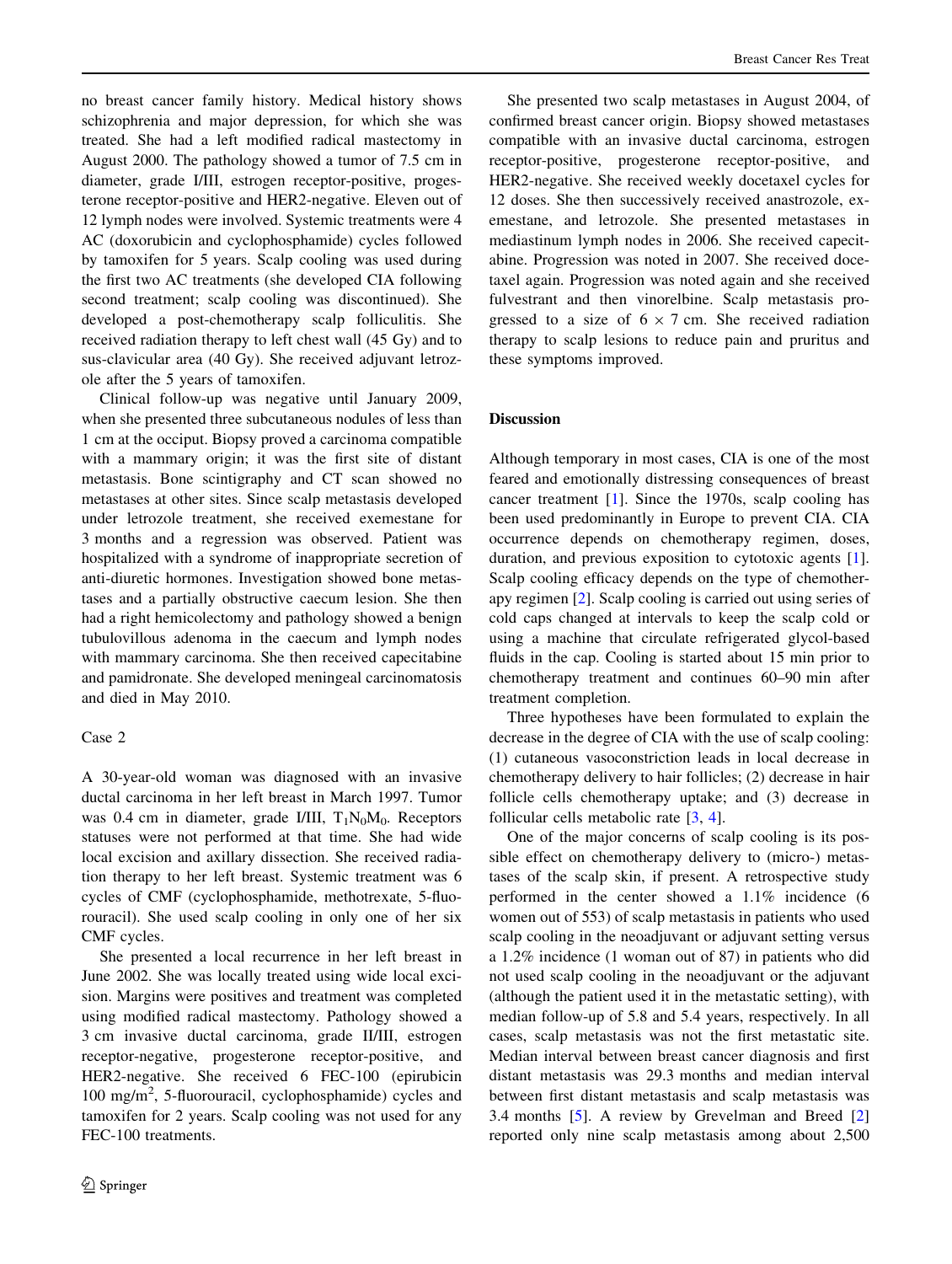<span id="page-2-0"></span>patients from 56 studies. However, among these studies, most did not asses scalp metastases. Two systematic follow-up studies showed reassuring results, but had short follow-up period. The first study reported no increase in scalp metastases after scalp cooling use in 98 patients (median follow-up period was 9 months) [6]. The second study found no metastases after a median follow-up of 15 months among 74 patients [7]. Results published in abstract form reported 0.39% incidence of scalp metastasis among 770 patients (93% breast cancer) who received scalp cooling and no cases in 141 patients who did not receive scalp cooling, after a median follow-up of 36 months [8]. Another abstract reported 0.5% of scalp metastases, synchronous with other metastases after palliative treatment, in 395 patients who received scalp cooling and 0.1% of scalp metastasis among 28,916 patients who did not used scalp cooling; quality of life and hair loss were also improved by scalp cooling [9]. Because of rarity of scalp metastasis occurrence following scalp cooling, no study examined scalp cooling influence on survival. However, two reported cases had a regression of their scalp metastasis under chemotherapy despite the use of scalp cooling, indicating that some cytotoxic agents circulate in the scalp during scalp cooling [10, 11].

It must be emphasized that autopsy series showed that many cancer types (lung, breast, gastric) are associated to scalp metastasis  $[12-16]$  $[12-16]$ . Some of these studies were performed before the chemotherapy era and it is then reasonable to assume that no scalp cooling was used. Based on these studies, the authors may assume that scalp is a possible metastatic site for breast cancer, whether scalp cooling has been used or not.

In most cases reported so far, scalp metastases after scalp cooling were not the first metastatic site and the scalp metastasis might then only be the result of widespread metastatic disease [2, 5, 10, [17,](#page-3-0) [18](#page-3-0)]. Two reported cases in which the scalp was the first metastatic site had hematologic malignancies, supporting the idea that scalp cooling should not be used in these cases [\[19](#page-3-0), [20](#page-3-0)].

The authors report two cases of scalp metastasis as the first metastatic site of breast cancer. The first case used scalp cooling and presented a scalp metastasis 9 years after chemotherapy; many other metastases were found a few months later. With 11 out of 12 lymph nodes involved at diagnosis, she was at high risk of relapse. The authors cannot exclude that widespread metastatic disease was already present, but undetected, when scalp metastases were discovered. However, it must be emphasized that she developed CIA despite scalp cooling, strongly suggesting that chemotherapy did reach the scalp in a sufficient amount to cause CIA; it is thus unlikely that the scalp metastasis was related to scalp cooling. The second case used scalp cooling only in one out of six CMF cycles and did not use it during six FEC-100 cycles; she presented a scalp metastasis 7 years following her first breast cancer. It is unlikely that scalp cooling use in one out of 12 chemotherapy cycles induced metastatic spread to scalp about 7 years after its use.

According to previous studies and to the two presented cases, it is reasonable to conclude that breast cancer scalp metastases are rare entities that can arise whether scalp cooling was used or not. However, safe conclusions about safety, clinical outcomes and survival may arise only from a carefully designed clinical trial.

Conflict of interest All authors declare no conflict of interest with the study presented in this article. There was no financing for this study. Authors possess full control of data.

#### References

- 1. Trueb RM (2009) Chemotherapy-induced alopecia. Semin Cutan Med Surg 28(1):11–14. doi:[10.1016/j.sder.2008.12.001](http://dx.doi.org/10.1016/j.sder.2008.12.001)
- 2. Grevelman EG, Breed WP (2005) Prevention of chemotherapyinduced hair loss by scalp cooling. Ann Oncol 16(3):352–358. doi:[10.1093/annonc/mdi088](http://dx.doi.org/10.1093/annonc/mdi088)
- 3. Edelstyn GA, MacDonald M, MacRae KD (1977) Doxorubicininduced hair loss and possible modification by scalp cooling. Lancet 2(8031):253–254
- 4. Hillen HF, Breed WP, Botman CJ (1990) Scalp cooling by cold air for the prevention of chemotherapy-induced alopecia. Neth J Med 37(5–6):231–235
- 5. Lemieux J, Amireault C, Provencher L, Maunsell E (2009) Incidence of scalp metastases in breast cancer: a retrospective cohort study in women who were offered scalp cooling. Breast Cancer Res Treat 118(3):547–552. doi:[10.1007/s10549-009-0342-0](http://dx.doi.org/10.1007/s10549-009-0342-0)
- 6. Lemenager M, Lecomte S, Bonneterre ME, Bessa E, Dauba J, Bonneterre J (1997) Effectiveness of cold cap in the prevention of docetaxel-induced alopecia. Eur J Cancer 33(2):297–300
- 7. Ridderheim M, Bjurberg M, Gustavsson A (2003) Scalp hypothermia to prevent chemotherapy-induced alopecia is effective and safe: a pilot study of a new digitized scalp-cooling system used in 74 patients. Support Care Cancer 11(6):371–377. doi: [10.1007/s00520-003-0451-y](http://dx.doi.org/10.1007/s00520-003-0451-y)
- 8. Spaeth D, Luporsi E, Coudert B (2008) Efficacy and safety of cooling helmets for the prevention of chemotherapy-induced alopecia: a prospective study of 911 patients (pts). PASCO 26:517s
- 9. van den Hurk C, Coebergh J, van de Poll-France L (2008) Some aspects of scalp cooling in breast cancer patients receiving chemotherapy. EJC suppl 6:201
- 10. Christodoulou C, Tsakalos G, Galani E, Skarlos DV (2006) Scalp metastases and scalp cooling for chemotherapy-induced alopecia prevention. Ann Oncol 17(2):350. doi:[10.1093/annonc/mdj008](http://dx.doi.org/10.1093/annonc/mdj008)
- 11. Satterwhite B, Zimm S (1984) The use of scalp hypothermia in the prevention of doxorubicin-induced hair loss. Cancer 54(1): 34–37
- 12. Gates O (1937) Cutaneous metastases of malignant disease. Am J Cancer 30:718–730
- 13. Reingold IM (1966) Cutaneous metastases from internal carcinoma. Cancer 19(2):162–168
- 14. Brownstein MH, Helwig EB (1972) Metastatic tumors of the skin. Cancer 29(5):1298–1307